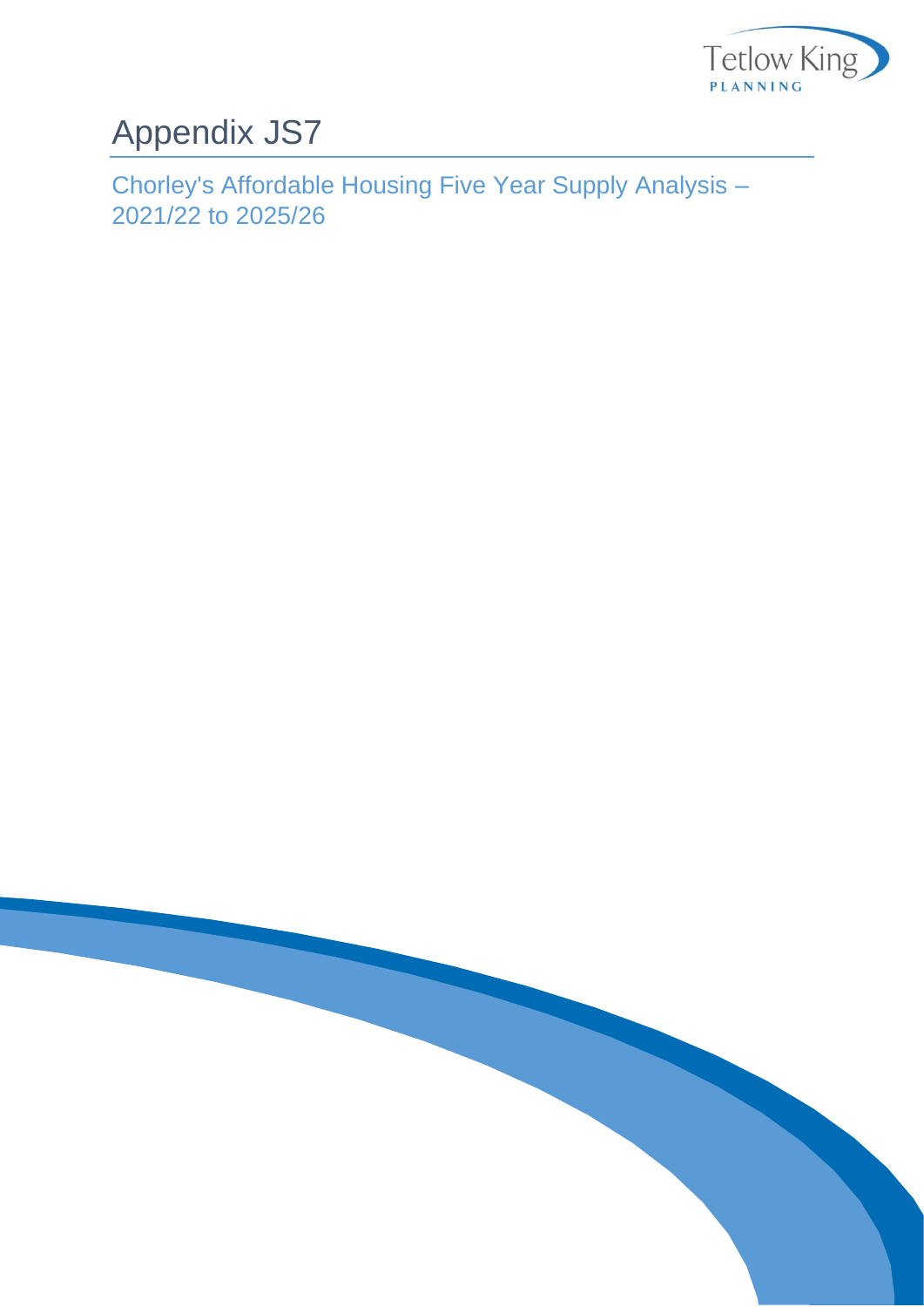## Chorley Five Year Supply April 2021 – March 2026: Allocated Sites with Planning Permission APPENDIX 1

| Local<br><b>Plan Ref</b> | <b>Address</b>                                                                                   | <b>Settlement</b>          | <b>Parish</b>        | Ward                                     | <b>Application</b><br><b>Number</b>                                                                    | Permitted<br><b>Dwellings</b> | Dwellings Not Started | Dwellings U/C | Dwellings Completed | Dwellings Left to be Buil | Deliverable Dwellings<br>April 2021-March 2022 | Dwellings<br>March 2023<br>Deliverable Dwelli<br>April 2022-March 2 | Deliverable Dwellings<br>April 2023-March 2024 | Dwellings<br>March 2025<br>verable<br>2024-M<br>Deliv<br>April | Dwellings<br>March 2026<br>Deliverable D<br>April 2025-Ma | Total Deliverable<br>Dwellings April 2021<br>March 2026 | <b>Comments (Chorley Council)</b>                                                                                                                                                                                                                                                                                                                                                                                                                        | Estimated Affordable<br>Housing Supply | <b>S</b> es<br><u>៊</u> ត្ត ទី<br>Estimate | <b>Appellants' Affordable Housing Comments</b>                                                                                                                                                                                                                                                                                                                                                                                                              |
|--------------------------|--------------------------------------------------------------------------------------------------|----------------------------|----------------------|------------------------------------------|--------------------------------------------------------------------------------------------------------|-------------------------------|-----------------------|---------------|---------------------|---------------------------|------------------------------------------------|---------------------------------------------------------------------|------------------------------------------------|----------------------------------------------------------------|-----------------------------------------------------------|---------------------------------------------------------|----------------------------------------------------------------------------------------------------------------------------------------------------------------------------------------------------------------------------------------------------------------------------------------------------------------------------------------------------------------------------------------------------------------------------------------------------------|----------------------------------------|--------------------------------------------|-------------------------------------------------------------------------------------------------------------------------------------------------------------------------------------------------------------------------------------------------------------------------------------------------------------------------------------------------------------------------------------------------------------------------------------------------------------|
| <b>HS1.21</b>            | Parcels H1d and<br>H1b(i), Group 1,<br>Euxton Lane                                               | <b>Buckshaw</b><br>Village | Euxton               | Astley and<br><b>Buckshaw</b>            | 19/00137/REMMAJ                                                                                        | 128                           | 92                    | 30            | $6\overline{6}$     | 122                       | 35                                             | 35                                                                  | 35                                             | 17                                                             | $\Omega$                                                  | 122                                                     | 122 dwellings left to be built at 1st April 2021, 30 of<br>which were under construction. The developer has<br>advised that the development is due to complete in<br>2024.                                                                                                                                                                                                                                                                               | 12 <sup>°</sup>                        | $\Omega$                                   | Application description - erection of 128no.<br>Residential dwellings (including 12 affordable<br>dwellings)                                                                                                                                                                                                                                                                                                                                                |
| <b>HS1.22</b>            | Southern<br>Commercial<br><b>Quarter Central</b><br>Core                                         | <b>Buckshaw</b><br>Village | Euxton               | Astley and<br><b>Buckshaw</b>            | 08/01100/REMMAJ<br>10/00334/FULMAJ<br>10/01052/REMMAJ<br>12/01001/REMMAJ                               | 83                            | 31                    | $\Omega$      | 52                  | 31                        | $\overline{0}$                                 | $\overline{0}$                                                      | 31                                             | $\overline{0}$                                                 | $\Omega$                                                  | 31                                                      | One apartment block of 31 dwellings left to be built<br>at 1st April 2021, development had not<br>commenced. Site is currently being marketed, it is<br>estimated that the development could commence in<br>the second year of the five year period subject to<br>being sold and following any amendments to the<br>planning permission. It is therefore estimated that<br>the dwellings will be completed in the third year of<br>the five year period. | 9                                      | $\mathbf{0}$                               | Based on a policy-compliant 30% of the 31<br>dwellings counted in the trajectory at the remaining<br>block, the contribution of affordable housing will be<br>9 dwellings.                                                                                                                                                                                                                                                                                  |
| <b>HS1.1</b>             | Land 120m South<br>West of 21 Lower<br>Burgh Way                                                 | Chorley                    | Chorlev              | Chorley South<br>West                    | 16/00805/FULMAJ                                                                                        | 88                            | $\Omega$              | 4             | 84                  | $\overline{4}$            | $\overline{4}$                                 | $\Omega$                                                            | $\mathbf 0$                                    | $\Omega$                                                       | $\Omega$                                                  | 4                                                       | 4 dwellings left to be built at 1st April 2021, all of<br>which were under construction.                                                                                                                                                                                                                                                                                                                                                                 |                                        | $\Omega$                                   | Application proposed 35 units at 17.4% (pro rata =<br>5.046 units. Based on 17.4% of the 4 dwellings<br>counted in the trajectory, the pro-rata contribution of<br>affordable housing will be 1 dwelling.                                                                                                                                                                                                                                                   |
| <b>HS1.7</b>             | Talbot Mill. Froom<br><b>Street</b>                                                              | Chorley                    | Chorley              | Chorley East                             | 07/01426/FULMAJ<br>11/00875/FULMAJ                                                                     | 149                           | 149                   | $\Omega$      | $\Omega$            | 149                       | $\overline{0}$                                 | $\Omega$                                                            | $\mathbf{0}$                                   | $\mathbf{0}$                                                   | $\Omega$                                                  | $\mathbf{0}$                                            | Land remediation and contamination works started<br>in 2015 however construction of the dwellings has<br>not yet commenced. There is no evidence that the<br>site will come forward in the five year period.                                                                                                                                                                                                                                             | $\Omega$                               | $\Omega$                                   | Council does not expect delivery of dwellings within<br>five years                                                                                                                                                                                                                                                                                                                                                                                          |
| <b>HS1.8</b>             | Botany Bay/Great<br>Knowley, Blackburn<br>Road                                                   | Chorley                    | Chorlev              | Chorley North<br>East                    | 17/00714/OUTMAJ<br>17/00716/OUTMAJ                                                                     | 288                           | 288                   | $\Omega$      | $\Omega$            | 288                       | $\overline{0}$                                 | $\Omega$                                                            | $\mathbf{0}$                                   | $\mathbf{0}$                                                   | $\Omega$                                                  | $\bf{0}$                                                | The site has outline planning permission for 288<br>dwellings. There is no evidence that the site will<br>come forward in the five year period.                                                                                                                                                                                                                                                                                                          | $\Omega$                               | $\mathbf{0}$                               | Council does not expect delivery of dwellings within<br>five years                                                                                                                                                                                                                                                                                                                                                                                          |
| HS1.16                   | Former Initial<br><b>Textile Services</b><br>bounded by Botany<br><b>Brow and Willow</b><br>Road | Chorley                    | Chorlev              | Chorley North<br>East                    | 11/00871/FULMAJ<br>12/01015/FULMAJ<br>13/00993/FULMAJ<br>14/01225/MNMA<br>15/00028/FUL<br>16/00053/FUL | 43                            | $\Omega$              | 33            | 10                  | 33                        | 33                                             | $\mathbf{0}$                                                        | $\overline{0}$                                 | $\mathbf{0}$                                                   | $\Omega$                                                  | 33                                                      | 33 dwellings left to be built at 1st April 2021, all of<br>which were under construction.                                                                                                                                                                                                                                                                                                                                                                | $\Omega$                               | $\Omega$                                   | Agreed not financially viable to provide AH on this<br>brownfield site.                                                                                                                                                                                                                                                                                                                                                                                     |
|                          | Land North of<br>Lancaster Lane and<br>HS1.31 bounded by Wigan<br>Road and Shady<br>Lane         | Clayton-le-<br>Woods       | Clayton-le-<br>Woods | Clayton-le-<br>Woods West<br>and Cuerden | 14/00951/OUTMAJ<br>17/00369/REMMAJ                                                                     | 220                           | 87                    | 50            | 83                  | 137                       | 91                                             | 46                                                                  | $\Omega$                                       | $\Omega$                                                       | $\Omega$                                                  | 137                                                     | 137 dwellings left to be built at 1st April 2021, 50 of<br>which were under construction. The developer has<br>advised that the development is due to be complete<br>by the end of 2022.                                                                                                                                                                                                                                                                 | 17 <sup>2</sup>                        | £                                          | AH contribution of £2,970,000 based on 20% of 220<br>2,970,000 dwellings. 10% on site. 10% of 163 = 17 units on<br>site. Contribution of £67.500 per dwelling                                                                                                                                                                                                                                                                                               |
| <b>HS1.31</b>            | Land adjoining<br>Cuerden<br><b>Residential Park.</b><br>Nell Lane                               | Clayton-le-<br>Woods       | Clayton-le-<br>Woods | Clayton-le-<br>Woods West<br>and Cuerden | 19/00417/FULMAJ                                                                                        | 115                           | 98                    | 17            | $\Omega$            | 115                       | 22                                             | $\overline{0}$                                                      | $\mathbf{0}$                                   | $\Omega$                                                       | $\Omega$                                                  | 22                                                      | The first phase of the development (22 dwellings)<br>is under construction. The developer does not<br>currently own the remaining land therefore they are<br>unable to advise when the remaining parcels will be<br>completed. The remaining dwellings have therefore<br>not been included in the five year supply.                                                                                                                                      | $\overline{0}$                         | $\mathbf{0}$                               | 34 AH units secured and a commuted sum of<br>£38,726 at best 30% of 22 - whilst 7 indicated I<br>consider it is likely to be zero based on Schedule 5<br>part 2-4 - which says "the owner shall not occupy or<br>cause or allow to be occupied the 50th Market<br>unit" First phase does not breach the 50 market<br>unit threshold and no certainty that this threshold<br>will be reached due to land ownership constraints<br>identified by the Council. |
| <b>HS1.40</b>            | Land 10m South of<br>Dunrobin Drive                                                              | Euxton                     | Euxton               | Euxton South                             | 18/01211/FULMAJ                                                                                        | 51                            | 34                    | 17            | $\Omega$            | 51                        | 51                                             | $\Omega$                                                            | $\mathbf{0}$                                   | $\Omega$                                                       | $\Omega$                                                  | 51                                                      | All 51 dwellings left to be built at 1st April 2021, 17<br>of which were under construction. The developer<br>has advised that the development will be complete<br>by October 2021.                                                                                                                                                                                                                                                                      | 51                                     | $\mathbf{0}$                               | 100% AH - Mulbury Homes and One Vision<br>Housing Limited.                                                                                                                                                                                                                                                                                                                                                                                                  |
| HS1.42                   | Playing field to the<br>rear of Greenside                                                        | Euxton                     | Euxton               | Euxton North                             | 19/00361/FULMAJ                                                                                        | 36                            | $\mathbf 0$           | 16            | 20                  | 16                        | 16                                             | $\overline{0}$                                                      | $\overline{0}$                                 | $\mathbf 0$                                                    | $\overline{0}$                                            | 16                                                      | 16 dwellings left to be built at 1st April 2021, all of<br>which were under construction.                                                                                                                                                                                                                                                                                                                                                                | 16                                     | $\mathbf 0$                                | 100% AH                                                                                                                                                                                                                                                                                                                                                                                                                                                     |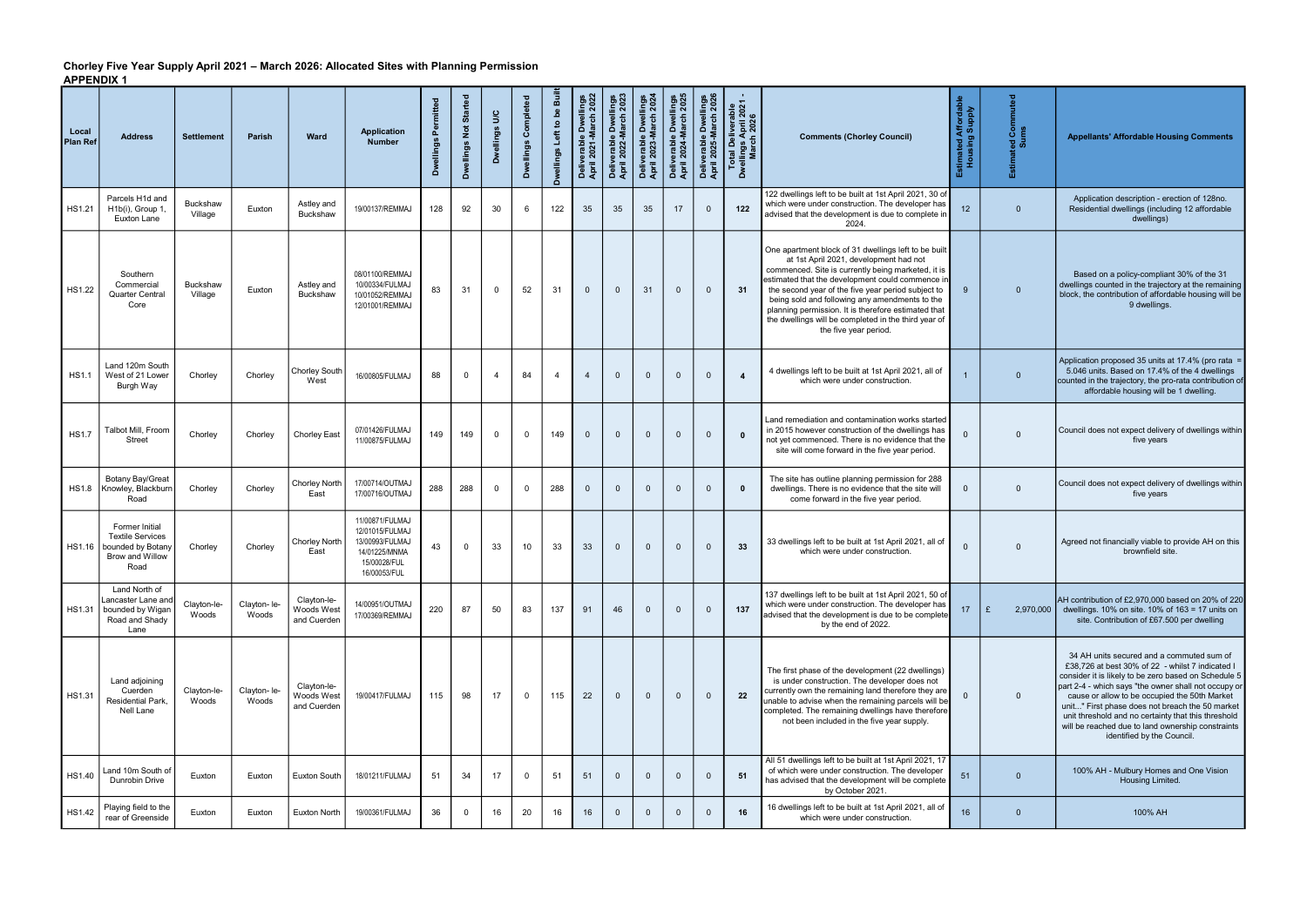| <b>HS1.43A</b> | Land adjacent to<br>Lady Cross Drive              | Whittle-le-<br>Woods | Whittle- le-<br>Woods | Pennine                                          | 17/00377/OUTMAJ                    | 12   | 12  |     | $\overline{0}$ | 12   | $\mathbf{0}$ | $\Omega$ | $\Omega$ | $\mathbf{0}$ |     | The site has outline planning permission for 12<br>dwellings. There is no evidence that the site will<br>come forward in the five year period.                                                                                                                                                                          | $\Omega$ |           | Council does not expect delivery of dwellings within<br>five years |
|----------------|---------------------------------------------------|----------------------|-----------------------|--------------------------------------------------|------------------------------------|------|-----|-----|----------------|------|--------------|----------|----------|--------------|-----|-------------------------------------------------------------------------------------------------------------------------------------------------------------------------------------------------------------------------------------------------------------------------------------------------------------------------|----------|-----------|--------------------------------------------------------------------|
| <b>HS1.43B</b> | Land bounded by<br>Town Lane and<br>Lucas Lane    | Whittle-le-<br>Woods | Whittle- le-<br>Woods | Pennine                                          | 13/01055/OUTMAJ<br>19/00830/REMMAJ | 53   | 53  |     | $\Omega$       | 53   | $\Omega$     | 53       | $\Omega$ | $\Omega$     | 53  | Site works commenced in October 2020 however<br>development of the dwellings had not started at 1st<br>April 2021. The developer has not provided details<br>on the proposed timescales of the development<br>however it is expected that construction of the<br>dwellings will commence within the next few<br>months. | 14       |           | 14 affordable dwellings secured at outline stage                   |
| HS1.53         | JF Electrical, Little<br>Quarry, Hill Top<br>Lane | Whittle-le-<br>Woods | Whittle- le-<br>Woods | Clayton-le-<br>Woods and<br>Whittle-le-<br>Woods | 12/01134/OUTMAJ                    | 85   | 85  |     | $\Omega$       | 85   | $\Omega$     | $\Omega$ | $\Omega$ |              |     | A reserved matters planning application is currently<br>under consideration. However, there is uncertainty<br>about the deliverability of this site due to issues<br>relating to filling works. It has therefore not been<br>included in the five year supply.                                                          | $\Omega$ |           | Council does not expect delivery of dwellings within<br>five years |
|                |                                                   |                      |                       |                                                  | <b>Totals</b>                      | 1351 | 929 | 167 | 255            | 1096 | 252          | 134      | 66       | 17           | 469 |                                                                                                                                                                                                                                                                                                                         | 120      | 2,970,000 |                                                                    |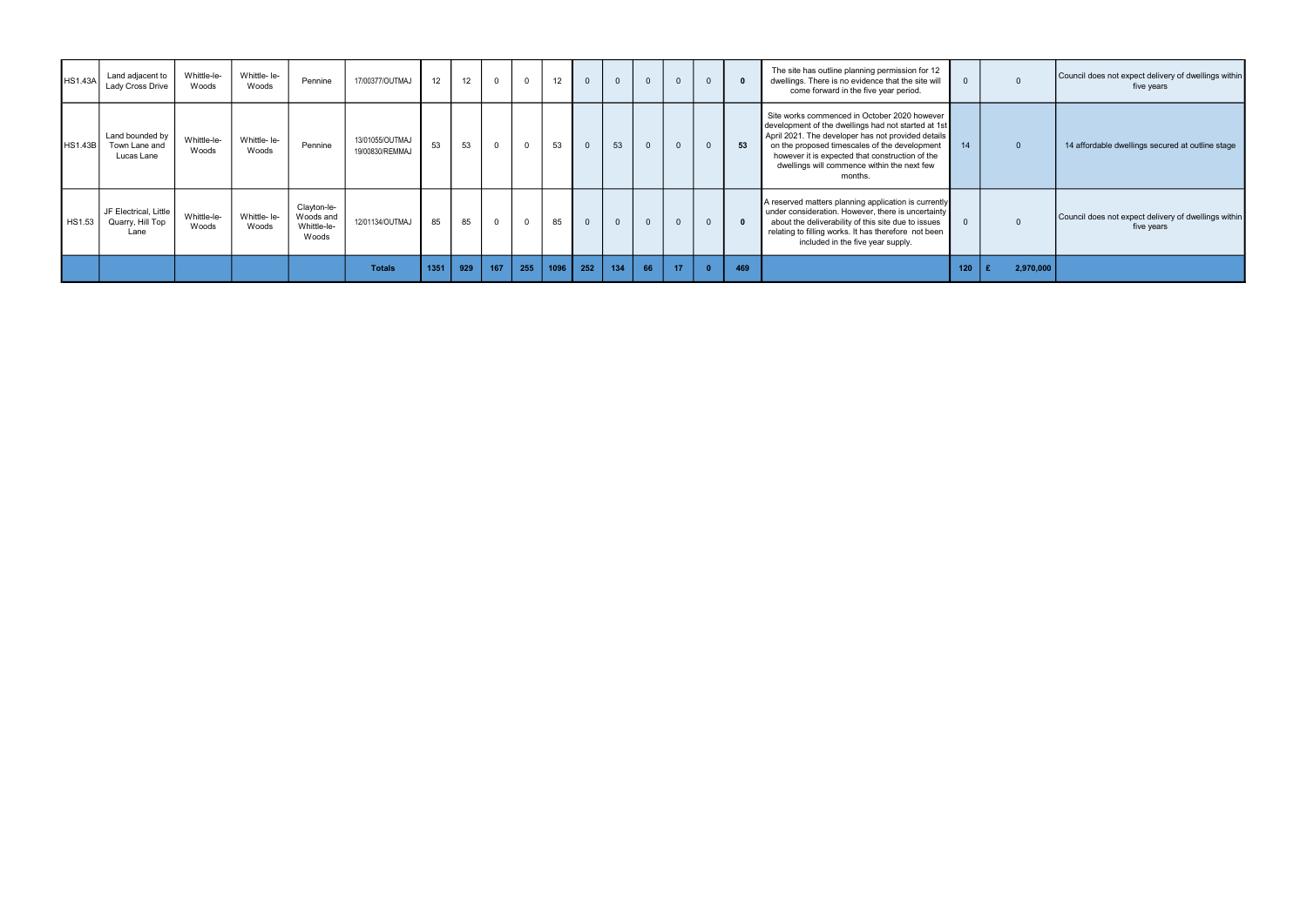## APPENDIX 2 Chorley Five Year Supply April 2021 – March 2026: Allocated Sites without Planning Permission

| Local<br><b>Plan Ref</b> | <b>Address</b>                                                   | <b>Settlement</b>      | <b>Parish</b>        | Ward                                     | <b>Number of</b><br><b>Dwellings</b><br><b>Allocated</b> | erable Dwellings<br>2021-March 2022<br>Deliverable I<br>April 2021-M | Deliverable Dwellings<br>April 2022-March 2023 | Dwellings<br>March 2024<br>Deliverable Dwelli<br>April 2023-March 2 | erable Dwellings<br>2024-March 2025<br>Deliverable I<br>April 2024-M | Deliverable Dwellings<br>April 2025-March 2026 | Total Deliverable<br>Dwellings April 2021<br>March 2026 | <b>Comments (Chorley Council)</b>                                                                                                                                                                                                                                                                                                                                                                                                                                                                                                                                                                                                                                                                                                                                                                                                                                                                                                               |              | <b>Appellants' Affordable Housing Comments</b>                                                                                                                                                                                                                                                                  |
|--------------------------|------------------------------------------------------------------|------------------------|----------------------|------------------------------------------|----------------------------------------------------------|----------------------------------------------------------------------|------------------------------------------------|---------------------------------------------------------------------|----------------------------------------------------------------------|------------------------------------------------|---------------------------------------------------------|-------------------------------------------------------------------------------------------------------------------------------------------------------------------------------------------------------------------------------------------------------------------------------------------------------------------------------------------------------------------------------------------------------------------------------------------------------------------------------------------------------------------------------------------------------------------------------------------------------------------------------------------------------------------------------------------------------------------------------------------------------------------------------------------------------------------------------------------------------------------------------------------------------------------------------------------------|--------------|-----------------------------------------------------------------------------------------------------------------------------------------------------------------------------------------------------------------------------------------------------------------------------------------------------------------|
| HS1.26                   | Fairport, Market<br>Place                                        | Adlington              | Adlington            | Adlington and<br>Anderton                | 31                                                       | $\Omega$                                                             | $\mathbf 0$                                    | $\Omega$                                                            | $\mathbf 0$                                                          | $\mathbf 0$                                    | $\mathbf{0}$                                            | No evidence that the site will come forward in the<br>five year period.                                                                                                                                                                                                                                                                                                                                                                                                                                                                                                                                                                                                                                                                                                                                                                                                                                                                         | $\Omega$     | Council does not expect delivery of dwellings within<br>five years                                                                                                                                                                                                                                              |
| <b>HS1.1</b>             | Eaves Green, off<br>Lower Burgh Way<br>(remaining<br>allocation) | Chorley                | Chorley/<br>Coppull  | Chorley South<br>West/ Coppull           | 232                                                      | 10 <sup>1</sup>                                                      | 40                                             | 40                                                                  | 40                                                                   | 40                                             | 170                                                     | The site is allocated for 419 dwellings. 99 dwellings have<br>been built on part of the site and another part of the site<br>has full planning permission for 88 dwellings. This leaves<br>232 dwellings. A full planning application was recently<br>refused for 201 dwellings on the remaining part of the site<br>due to viability issues. This decision has been appealed<br>and an Inquiry is scheduled for May. However, the<br>developer has now agreed to provide the required<br>affordable housing and open space contributions with the<br>only outstanding matter to be determined at the Inquiry<br>being whether an education contribution is justified. The<br>outcome of the appeal will therefore be that planning<br>permission is granted with or without the education<br>contribution. The developed has stated that the<br>development is scheduled to commence late 2021/early<br>2022 with a five year build programme. | 51           | Appeal for 201 dwellings allowed 7 June 2021<br>(reference 3265785). Appeal included 30%<br>affordable housing, equivalent to 60 dwellings.<br>Based on 30% of the 170 dwellings counted in the<br>trajectory, the pro-rata contribution of affordable<br>housing will be 51 dwellings.                         |
| <b>HS1.5</b>             | <b>Cowling Farm</b>                                              | Chorley                | Chorley              | <b>Chorley East</b>                      | 158                                                      | $\Omega$                                                             | $\Omega$                                       | $\Omega$                                                            | 32                                                                   | 48                                             | 80                                                      | A land exchange has taken place between the Council and<br>Homes England, with Homes England now owning the<br>residential part of the allocation. A masterplan has also<br>been prepared for the site. Homes England have advised<br>that following approval of outline and reserved matters<br>planning applications, housebuilding on the site is expected<br>to commence by the end of July 2024. 4 completions per<br>month are expected and the development is expected to<br>be complete by Spring 2028.                                                                                                                                                                                                                                                                                                                                                                                                                                 | 24           | Site does not benefit from planning permission so it<br>is not currently known what proportion of affordable<br>housing will be secured. However, based on a<br>policy-compliant 30% of the 80 dwellings counted in<br>the trajectory, the pro-rata contribution of affordable<br>housing will be 24 dwellings. |
| <b>HS1.17</b>            | Cabbage Hall Fields                                              | Chorley                | Chorley              | <b>Chorley North</b><br>East             | 11                                                       | $\Omega$                                                             | $\mathbf{0}$                                   | $\Omega$                                                            | $\mathbf 0$                                                          | $\mathbf 0$                                    | $\mathbf{0}$                                            | No evidence that the site will come forward in the<br>five year period.                                                                                                                                                                                                                                                                                                                                                                                                                                                                                                                                                                                                                                                                                                                                                                                                                                                                         | $\mathbf{0}$ | Council does not expect delivery of dwellings within<br>five years                                                                                                                                                                                                                                              |
| HS1.19                   | Land adjacent to<br>Northgate                                    | Chorley                | Chorley              | <b>Chorley North</b><br>East             | 21                                                       | $\mathbf{0}$                                                         | $\mathbf 0$                                    | $\Omega$                                                            | $\mathbf 0$                                                          | $\mathbf 0$                                    | $\mathbf{0}$                                            | No evidence that the site will come forward in the<br>five year period.                                                                                                                                                                                                                                                                                                                                                                                                                                                                                                                                                                                                                                                                                                                                                                                                                                                                         | $\mathbf 0$  | Council does not expect delivery of dwellings within<br>five years                                                                                                                                                                                                                                              |
| <b>HS1.29</b>            | Westwood Road                                                    | Clayton<br>Brook/Green | Clayton-le-<br>Woods | Clayton-le-<br>Woods North               | 23                                                       | $\Omega$                                                             | $\mathbf 0$                                    | $\Omega$                                                            | $\mathbf 0$                                                          | $\mathbf{0}$                                   | $\mathbf{0}$                                            | No evidence that the site will come forward in the<br>five year period.                                                                                                                                                                                                                                                                                                                                                                                                                                                                                                                                                                                                                                                                                                                                                                                                                                                                         | $\mathbf{0}$ | Council does not expect delivery of dwellings within<br>five years                                                                                                                                                                                                                                              |
| HS1.31                   | Land to the East of<br>Wigan Road<br>(remaining<br>allocation)   | Clayton-le-<br>Woods   | Clayton-le-<br>Woods | Clayton-le-<br>Woods West<br>and Cuerden | $\mathbf 0$                                              | $\Omega$                                                             | $\mathbf{0}$                                   | $\mathbf{0}$                                                        | $\overline{0}$                                                       | $\mathbf{0}$                                   | $\mathbf 0$                                             | The site is a mixed housing/employment allocation.<br>37.14ha/699 dwellings are allocated for housing. 818<br>dwellings have planning permission on 36.14 ha of land.<br>The dwellings are being built at a higher density than<br>estimated on the parcels with planning permission<br>therefore the number of dwellings on this site has<br>exceeded the allocated number of 699. This leaves 1 ha<br>for further housing however there is no evidence that any of<br>this land will come forward in the five year period.                                                                                                                                                                                                                                                                                                                                                                                                                    | $\mathbf 0$  | Council does not expect delivery of dwellings within<br>five years                                                                                                                                                                                                                                              |
| HS1.34                   | <b>Regent Street</b>                                             | Coppull                | Coppull              | Coppull                                  | 22                                                       | $\mathbf 0$                                                          | $\mathbf 0$                                    | $\Omega$                                                            | $\mathbf 0$                                                          | $\mathbf 0$                                    | $\mathbf{0}$                                            | No evidence that the site will come forward in the<br>five year period.                                                                                                                                                                                                                                                                                                                                                                                                                                                                                                                                                                                                                                                                                                                                                                                                                                                                         | $\mathbf{0}$ | Council does not expect delivery of dwellings within<br>five years                                                                                                                                                                                                                                              |
| HS1.38                   | Mountain Road                                                    | Coppull                | Coppull              | Coppull                                  | 22                                                       | $\mathbf 0$                                                          | $\mathbf{0}$                                   | $\Omega$                                                            | $\mathbf 0$                                                          | $\Omega$                                       | $\mathbf 0$                                             | No evidence that the site will come forward in the<br>five year period.                                                                                                                                                                                                                                                                                                                                                                                                                                                                                                                                                                                                                                                                                                                                                                                                                                                                         | $\mathbf 0$  | Council does not expect delivery of dwellings within<br>five years                                                                                                                                                                                                                                              |
| HS1.46                   | Land at Drinkwater<br>Farm, Windsor<br>Drive                     | <b>Brinscall</b>       | Withnell             | Wheelton and<br>Withnell                 | 10                                                       | $\Omega$                                                             | $\mathbf 0$                                    | $\Omega$                                                            | $\overline{0}$                                                       | $\mathbf 0$                                    | $\mathbf{0}$                                            | No evidence that the site will come forward in the<br>five year period.                                                                                                                                                                                                                                                                                                                                                                                                                                                                                                                                                                                                                                                                                                                                                                                                                                                                         | $\Omega$     | Council does not expect delivery of dwellings within<br>five years                                                                                                                                                                                                                                              |
| HS1.52                   | Pole Green<br><b>Nurseries</b>                                   | Charnock<br>Richard    | Charnock<br>Richard  | Chisnall                                 | 29                                                       | $\Omega$                                                             | $\mathbf 0$                                    | $\Omega$                                                            | $\mathbf 0$                                                          | $\mathbf 0$                                    | $\mathbf 0$                                             | No evidence that the site will come forward in the<br>five year period. A previous planning application on<br>the site expired in 2014.                                                                                                                                                                                                                                                                                                                                                                                                                                                                                                                                                                                                                                                                                                                                                                                                         | $\mathbf 0$  | Council does not expect delivery of dwellings within<br>five years                                                                                                                                                                                                                                              |
|                          |                                                                  |                        |                      | <b>Totals</b>                            | 559                                                      | 10 <sub>1</sub>                                                      | 40                                             | 40                                                                  | 72                                                                   | 88                                             | 250                                                     |                                                                                                                                                                                                                                                                                                                                                                                                                                                                                                                                                                                                                                                                                                                                                                                                                                                                                                                                                 | 75           |                                                                                                                                                                                                                                                                                                                 |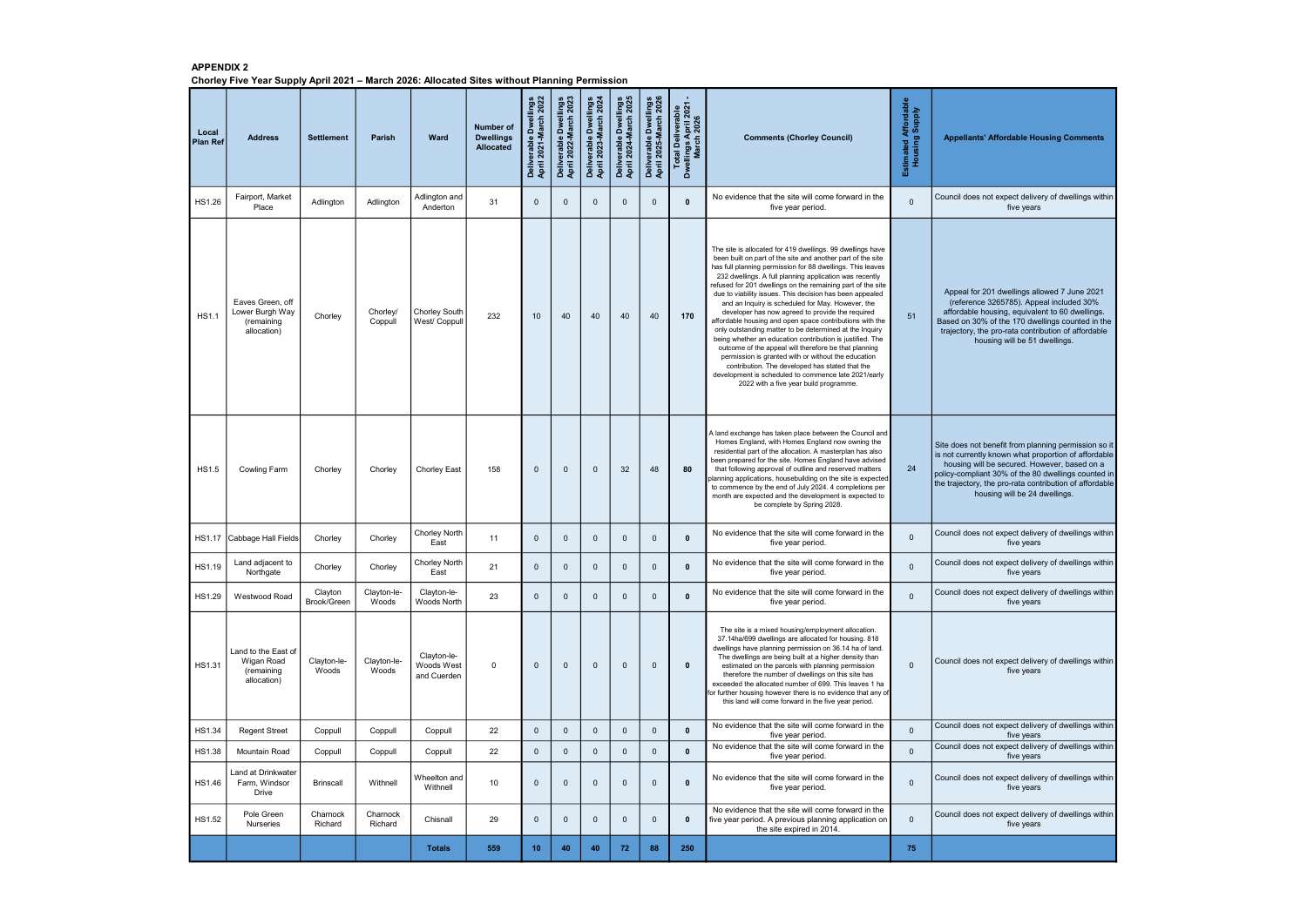## Chorley Five Year Supply April 2021 – March 2026: Windfall Sites

Sites of 10 or more dwellings with planning permission

APPENDIX 3

| Site Ref | <b>Address</b>                                                            | <b>Settlement</b>      | Parish               | <b>Ward</b>                  | <b>Application</b><br><b>Number</b> | Permitted<br>wellings<br>ó | ellings Not Started<br>å | $\mathbf{S}$<br><b>Dwellings</b> | Completed<br>Dwellings | Dwellings Left to be Builf | Deliverable Dwellings<br>April 2021-March 2022 | Deliverable Dwellings<br>April 2022-March 2023 | Deliverable Dwellings<br>April 2023-March 2024 | <b>Dwellings</b><br>March 2025<br>Deliverable Dwelli<br>April 2024-March 2 | llings<br>12026<br>å<br>Deliverable I<br>April 2025-M | Total Deliverable<br>Dwellings April 2021<br>March 2026 | <b>Comments (Chorley Council)</b>                                                                                                                                                                                                                                                                      | <b>Affordab</b><br><b>Supply</b><br>sing<br>ಾ<br>ма<br>Но | muted<br>ິດ<br>ເຮືອ<br>Estimated<br>Sul | <b>Appellants' Affordable Housing Comments</b>                                                                                                                                                                                                                                                                                      |
|----------|---------------------------------------------------------------------------|------------------------|----------------------|------------------------------|-------------------------------------|----------------------------|--------------------------|----------------------------------|------------------------|----------------------------|------------------------------------------------|------------------------------------------------|------------------------------------------------|----------------------------------------------------------------------------|-------------------------------------------------------|---------------------------------------------------------|--------------------------------------------------------------------------------------------------------------------------------------------------------------------------------------------------------------------------------------------------------------------------------------------------------|-----------------------------------------------------------|-----------------------------------------|-------------------------------------------------------------------------------------------------------------------------------------------------------------------------------------------------------------------------------------------------------------------------------------------------------------------------------------|
| 2642     | White Bear Marina.<br>Park Road                                           | Adlington              | Adlington            | Adlington and<br>Anderton    | 10/00812/FULMAJ                     | 48                         | 14                       | 0                                | 34                     | 14                         | $\Omega$                                       | $\Omega$                                       | $\Omega$                                       | $\mathbf 0$                                                                | $\mathbf{0}$                                          | $\mathbf{0}$                                            | This permission relates to the change of use of 48<br>leisure moorings to residential moorings. 34<br>moorings had become residential by 1st April 2021<br>There is uncertainty over the deliverability of the<br>remaining moorings therefore they have not been<br>included in the five year supply. | $\mathbf{0}$                                              | $\mathbf{0}$                            | Council does not expect delivery of dwellings within<br>five years                                                                                                                                                                                                                                                                  |
| 3491     | Fairclough House,<br><b>Church Street</b>                                 | Adlington              | Adlington            | Adlington and<br>Anderton    | 19/00840/P3PAJ                      | 56                         | 56                       | $\Omega$                         | 0                      | 56                         | $\Omega$                                       | 56                                             | $\Omega$                                       | $\mathbf{0}$                                                               | $\mathbf{0}$                                          | 56                                                      | Development of the site had not started at 1st April<br>2021. It is estimated that the development will be<br>completed by the required date which is 15th<br>November 2022.                                                                                                                           | $\Omega$                                                  | $\Omega$                                | Prior Approval so no requirement for AH                                                                                                                                                                                                                                                                                             |
| 3125     | Land 200m North of<br>Derian House.<br>Euxton Lane                        | Chorley                | Chorley              | Chorley North<br>West        | 15/00224/OUTMAJ<br>19/00904/REMMAJ  | 122                        | 122                      | $\Omega$                         | $\Omega$               | 122                        | 26                                             | 41                                             | 41                                             | 14                                                                         | $\Omega$                                              | 122                                                     | Development of the site had not started at 1st April<br>2021. The developer has advised that the<br>development is due to commence in August 2021<br>and will be a 3 year build.                                                                                                                       | 37                                                        | $\mathbf{0}$                            | 37 shown on Affordable Housing Layout of RM<br>19/00904                                                                                                                                                                                                                                                                             |
| 3348     | 5-9 Queens Road                                                           | Chorley                | Chorley              | Chorley North<br>West        | 17/00490/FULMAJ                     | 18                         | $\Omega$                 | 18                               | $\Omega$               | 18                         | 18                                             | $\Omega$                                       | $\mathbf{0}$                                   | $\mathbf 0$                                                                | $\Omega$                                              | 18                                                      | The site was under construction at 1st April 2021.<br>is estimated that all of these dwellings will be<br>completed in the first year of the five year period.                                                                                                                                         | $\overline{0}$                                            | 29,052.00<br>£                          | Update Report to committee dated 7 November<br>2017 sets out agreement that applicant would<br>provide commuted sum of £29,052 due to viability<br>concerns.                                                                                                                                                                        |
| 3475     | Alfreds Court,<br><b>Market Street</b>                                    | Chorley                | Chorley              | Chorley South<br>East        | 19/00145/FULMAJ                     | 25                         | 25                       | 0                                | 0                      | 25                         | $\Omega$                                       | $\Omega$                                       | 25                                             | $\mathbf{0}$                                                               | $\Omega$                                              | 25                                                      | The development had not started at 1st April 2021<br>It is estimated that all of these dwellings will be<br>completed by the third year of the five year period.                                                                                                                                       | $\overline{0}$                                            | $\mathbf{0}$                            | Change of use. Development does not include<br>affordable housing. No requirement to deliver<br>affordable housing under Section 106 agreement or<br>conditions.                                                                                                                                                                    |
| 3485     | <b>Haslem Printers</b><br>Ltd, Standish Street                            | Chorley                | Chorley              | Chorley South<br>East        | 19/00090/FULMAJ<br>20/01134/FULMAJ  | 30                         | 30                       | 0                                | $\Omega$               | 30                         | $\mathbf 0$                                    | $\mathbf{0}$                                   | 30                                             | $\mathbf{0}$                                                               | $\mathbf{0}$                                          | 30                                                      | The development had not started at 1st April 2021<br>It is estimated that all of these dwellings will be<br>completed by the third year of the five year period.                                                                                                                                       | 30                                                        | $\Omega$                                | Change of use. Development does not include<br>affordable housing. No requirement to deliver<br>affordable housing under Section 106 agreement or<br>conditions.                                                                                                                                                                    |
| 3563     | Stagecoach North<br>West Ribble Motor<br>Services bus depot<br>Eaves Lane | Chorley                | Chorley              | <b>Chorley East</b>          | 20/00835/CB3MAJ                     | 62                         | $\Omega$                 | 62                               | $\Omega$               | 62                         | $\mathbf{0}$                                   | 62                                             | $\mathbf{0}$                                   | $\mathbf 0$                                                                | $\overline{0}$                                        | 62                                                      | 62 dwellings left to be built at 1st April 2021, all of<br>which were under construction. The development is<br>scheduled to be complete by April 2022.                                                                                                                                                | 62                                                        | $\mathbf{0}$                            | Application Forms explain application is by Chorley<br>Council. All 62 dwellings indicated on forms for<br>affordable rent                                                                                                                                                                                                          |
| 3572     | Land to the east of<br>Sumner House.<br>Dole Lane                         | Chorley                | Chorley              | <b>Chorley North</b><br>West | 20/01259/OUT                        | 18                         | 18                       | 0                                | $\Omega$               | 18                         | $\mathbf{0}$                                   | $\overline{0}$                                 | $\Omega$                                       | $\mathbf{0}$                                                               | $\Omega$                                              | $\mathbf{0}$                                            | The site has outline planning permission for 18<br>dwellings. There is no evidence that the site will<br>come forward in the five year period.                                                                                                                                                         | $\overline{0}$                                            | $\mathbf{0}$                            | Condition 11 of outline permission requires<br>submission of affordable housing scheme at RMA<br>stage. No RMA has been sought. In any event, the<br>Council does not expect delivery of dwellings within<br>five years                                                                                                             |
| 3486     | <b>Brook House Hotel</b><br>662 Preston Road                              | Clayton<br>Brook/Green | Clayton-le-<br>Woods | Clayton-le-<br>Woods North   | 19/00075/FULMAJ                     | 14                         | 14                       | $\Omega$                         | $\Omega$               | 14                         | $\Omega$                                       | $\Omega$                                       | 14                                             | $\mathbf 0$                                                                | $\Omega$                                              | 14                                                      | The development had not started at 1st April 2021<br>It is estimated that all of these dwellings will be<br>completed by the third year of the five year period.                                                                                                                                       | $\overline{0}$                                            | $\mathbf{0}$                            | Change of use. Development does not include<br>affordable housing. No requirement to deliver<br>affordable housing under Section 106 agreement or<br>conditions.                                                                                                                                                                    |
| 3541     | Land between Pear<br>Tree Lane and<br>School Lane                         | Clayton<br>Brook/Green | Clayton-le-<br>Woods | Clayton-le-<br>Woods North   | 19/00654/OUTMAJ                     | 180                        | 180                      | $\mathbf{0}$                     | $\mathbf 0$            | 180                        | $\mathbf{0}$                                   | $\overline{0}$                                 | $\overline{0}$                                 | $\mathbf{0}$                                                               | $\mathbf{0}$                                          | $\mathbf{0}$                                            | The site has outline planning permission for 180<br>dwellings. There is no evidence that the site will<br>come forward in the five year period.                                                                                                                                                        | 54                                                        | $\mathbf{0}$                            | Development allowed on appeal. Evidence<br>provided by Tetlow King Planning Section 106<br>secures 30% affordable. LPA has not allowed any<br>affordable delivery from site (pending further<br>evidence in respect of deliverability) however we<br>consider it is appropriate to count affordable<br>delivery towards the supply. |